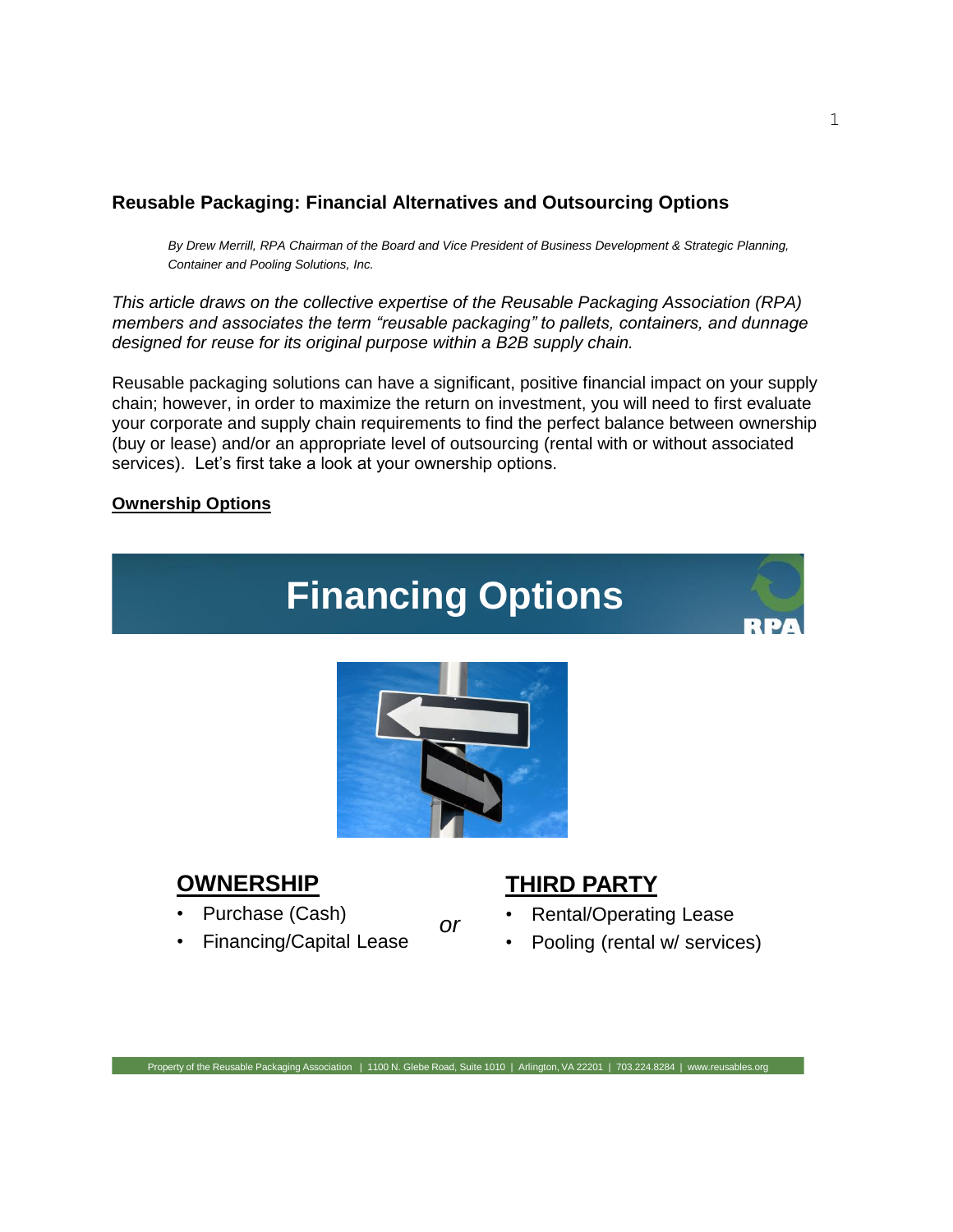*Option 1:* Reusable container ownership via cash purchase *or* financing through a capital lease.

*Option 2:* Avoid ownership and employ a rental/operating lease *or* move to a fully outsourced solution (commonly termed "pooling"). The pooling of reusable packaging provides a common set of containers available to businesses via a rental fee that includes related services such as transportation, cleaning, tracking and/or maintenance.

### **Capital vs. Operating Lease**

A cash purchase for reusable packaging is straightforward, but the difference between a capital and operating lease warrants some further explanation. Fortunately, the accounting world offers four tests to help you determine the appropriate lease type based on the needs of your organization. If any one of these tests is true, it is deemed a capital lease. If none of the four tests is true, it can be classified as an operating lease.

Why is this important? Both credit and capital expenditures are very tight in today's economy, and tying up funds on the capital side could negate your company's opportunity to push an internal expendable-to-reusable conversion within your company. Any capital lease will go against your balance sheet and take up available credit facilities while operating leases fall on the operating expense side and do not have these limitations. The following example of a leased plastic bulk bin illustrates the difference between capital and operating based on the four tests.

# **Capital Lease vs. Operating Lease**



**Assuming: 8 year useful life & 8.5% interest rate**

| <b>Capital Lease - Four Tests</b>                                                                                                                                           | <b>Capital Lease</b>                                                                | <b>Operating Lease</b>                                                                |
|-----------------------------------------------------------------------------------------------------------------------------------------------------------------------------|-------------------------------------------------------------------------------------|---------------------------------------------------------------------------------------|
| #1: Packaging ownership is transferred to<br>lessee at the end of lease term                                                                                                | Company XYZ owns the bins<br>at end of lease                                        | Company XYZ returns bins at<br>end of lease                                           |
| <b>#2:</b> The lease contains a bargain purchase<br>option                                                                                                                  | At end of 6 years, Company<br>XYZ has the option to buy the<br>container for \$1.00 | At end of 3 years, Company<br>XYZ purchases the container<br>for \$90.00              |
| <b>#3:</b> The lease term represents at least 75%<br>of the estimated economic life of the leased<br>packaging                                                              | > 6 year term                                                                       | $<$ 6 year term                                                                       |
| #4: The PV of the minimum lease payments<br>at the beginning of the lease term is 90%+<br>of the FMV of the leased packaging to the<br>lessor at the inception of the lease | $\cdot 8.5\%$<br>$\cdot$ 5 yrs (60 pmts at \$3.75)<br>$PV = $146.22$ or 97.5%       | $\cdot 8.5\%$<br>$\cdot$ 5 yrs (60 pmts at \$2.75)<br>$\cdot$ PV = \$134.04 or 89.36% |

*\* Estimated value*

y of the Reusable Packaging Association | 1100 N. Glebe Road, Suite 1010 | Arlington, VA 22201 | 703.224.8284 | www.reusables.org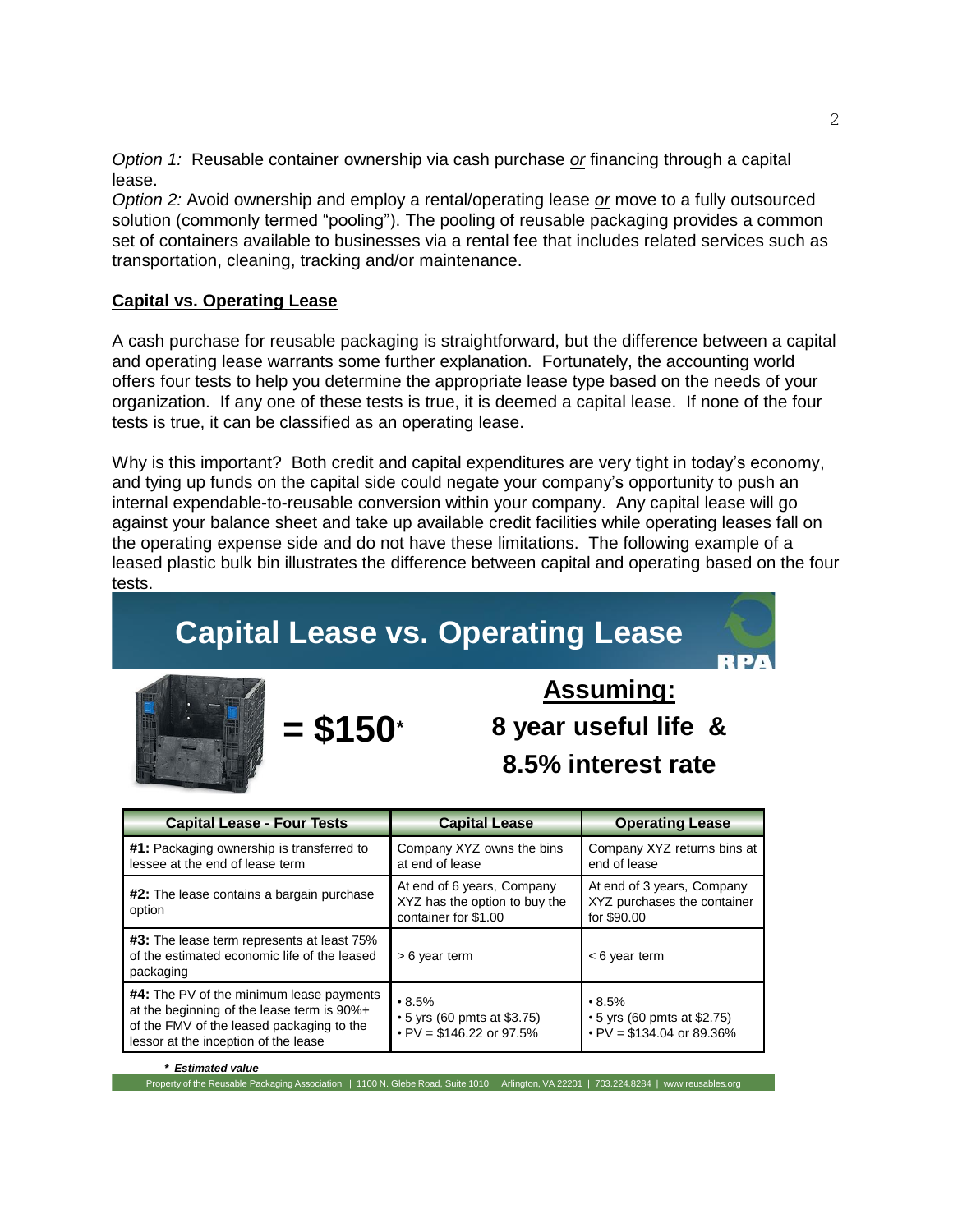### **The Four Tests**

- *Test 1:* Does the packaging ownership transfer at the end of the lease? If yes, it is a capital lease. If you return the packaging to the lender at the end of your lease, it is considered an operating lease.
- *Test 2:* Does the lease contain a bargain purchase option? For example, if the container has an eight year life and a company opts for a six year lease with the option to buy the assets for just one dollar per bin at the end of the term (i.e. a discount purchase option), it is a capital lease. If that same company chooses a three-year lease term for the same asset and purchases the container for \$90 at the end of the lease term (i.e. fair market value), it can be an operating lease.
- *Test 3:* Is the lease term at least 75% of the estimated economic life of the leased packaging? If you are looking at a lease term for six or more years, it will be a capital lease. If it is less than six (e.g., one year), it will be considered an operating lease.
- *Test 4:* Is the sum of all lease payments more than 90% of the container cost? The answer is yes, it is an operating lease.

This four-part test can be applied to any packaging opportunity and is especially helpful for supply chain managers (without financial backgrounds) to understand the difference between the leases before presenting a business case internally.

### **Third-party options: Packaging rental and packaging pooling**

Even if your company decides to purchase reusable packaging, it is likely you will still use a third-party renter/pooler to provide additional reusables to supplement your peak demand or provide other container related services such as cleaning, tracking and/or repair.

*Packaging rental* is a common application, very similar to car rental. For a daily fee, companies offer various standard sized containers on a short- or long-term basis (30 days to one-plus years). Typically, the customer is responsible for freight to and from the rental company, giving them the flexibility to rent what they need for the period they need it.

There are a number of industry applications requiring a short-term fleet of reusable packaging including:

- Manufacturing bank builds (i.e. building up banks of parts to support a model change)
- Plant Closures
- Facility Moves
- Seasonal Harvests
- Marketing Campaigns

Given the time-frame, companies cannot cost justify purchasing thousands of reusable bins. Without rental options, a company is limited to purchasing corrugated boxes that are restricted in stack height, provide minimal product protection and include setup, handling, tear down, and disposal costs. Reusable packaging rental allows users to avoid the limitations of corrugated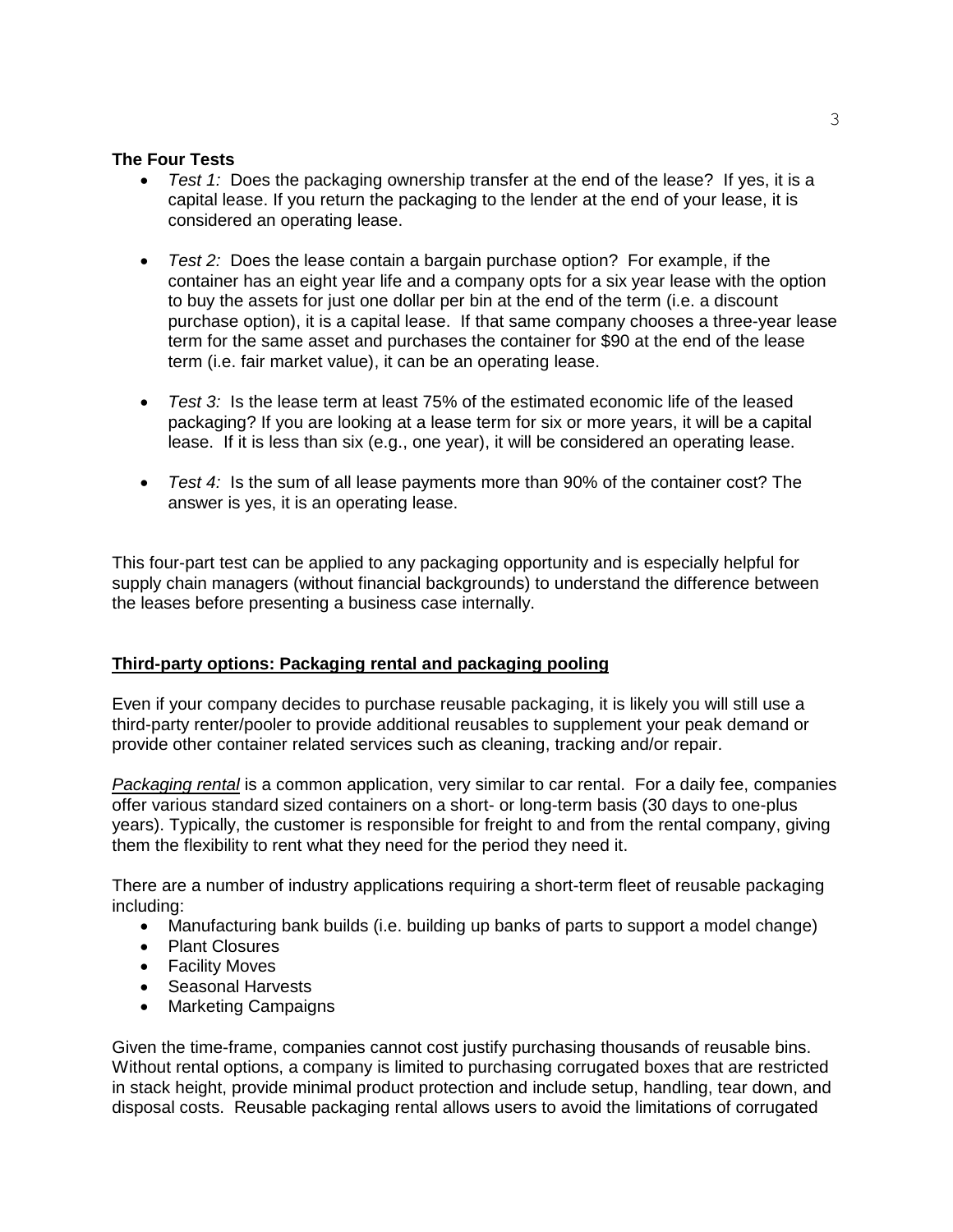and experience the benefits of reusables at a price-point less than expendables.

With *packaging pooling*, companies provide a complete packaging solution on a pay-per-use basis that includes some or all of the following services:

- Single use rental of packaging
- Packaging delivery
- Packaging tracking
- Packaging pick-up
- Packaging cleaning and maintenance
- Offsite packaging storage

A packaging pooler covers all the different operating components necessary to deliver a successful reusable packaging system. In essence, it is the perfect blend between the economic, social, and environmental benefits of reusable packaging *and* the convenience of expendable packaging. If your company is new to reusables, you may not anticipate some of the common implementation pitfalls:

- Your supply chain's true cycle time
- Having enough packaging for your peak production volumes
- Industry standards for cleaning (esp. food and beverage)
- Premium freight for lack of container fleet visibility
- Loss and damage

With a packaging pooler, their role is to ensure your company always has the right container/package, in the right place, at the right time so you can focus 100% of your energy on your core competencies. Since a pooler's profits are tied to their ability to effectively manage the packaging pool, their expertise and model is geared towards:

- Effective management of the empty bins on a just-in-time delivery basis
- Cost-effective reverse logistics
- Bill-back accountability for loss/damage
- Simple fee structure encompassing all direct, indirect, and hidden costs of a reusable system
- Activity based invoicing (i.e. you only pay for what you use)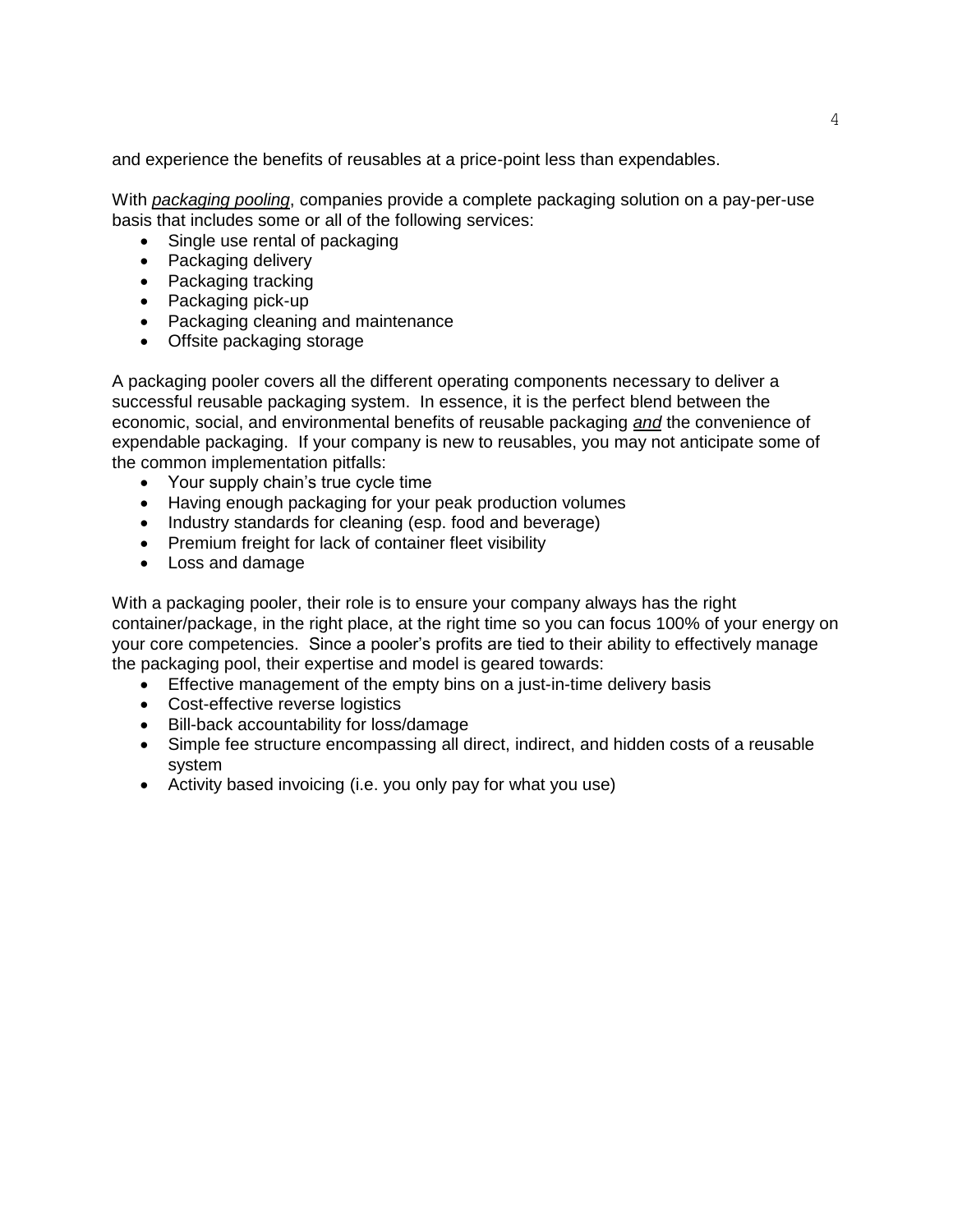**Deciding between ownership and third-party options**

The table below summarizes the pros and cons for each.

# **What Makes the Most Sense?**

| <b>Ownership Options</b>                    | <b>Pros</b>                                                                                                                             | Cons                                                                                                             |
|---------------------------------------------|-----------------------------------------------------------------------------------------------------------------------------------------|------------------------------------------------------------------------------------------------------------------|
| $\triangleright$ Purchase (cash)            | No financing cost<br>$\bullet$<br>No long-term liability                                                                                | Lost opportunity costs<br>Burdens of ownership                                                                   |
| $\triangleright$ Financing/Capital<br>Lease | Increased cash flow<br>$\bullet$<br>Typically longer term<br>financing<br>Potential tax deductions<br>$\bullet$<br>Lower interest rates | Long-term liability<br>$\bullet$<br>commitment<br>Utilizes available credit<br>facilities<br>Burden of ownership |

| <b>Third Party Options</b>                         | <b>Pros</b>                                                                                                                     | <b>Cons</b>                                                                                        |
|----------------------------------------------------|---------------------------------------------------------------------------------------------------------------------------------|----------------------------------------------------------------------------------------------------|
| $\triangleright$ Rental (<1 yr)<br>Operating Lease | Operating Expense (off<br>balance sheet)<br>No up-front capital<br>Minimize obsolescence risk<br>Improves ROI or ROA            | Pay premium for flexibility<br>Potential restoration costs<br>No asset ownership at end of<br>term |
| Pooling (rental w/<br>services)                    | Only pay for what you use<br>Removes ownership issues<br>(capital, labor, reverse<br>logistics, maintenance,<br>tracking, etc.) | Duplicates in-house<br>capabilities<br>Potential ancillary charges                                 |

Property of the Reusable Packaging Association | 1100 N. Glebe Road, Suite 1010 | Arlington, VA 22201 | 703.224.8284 | www.reusables.org

RPA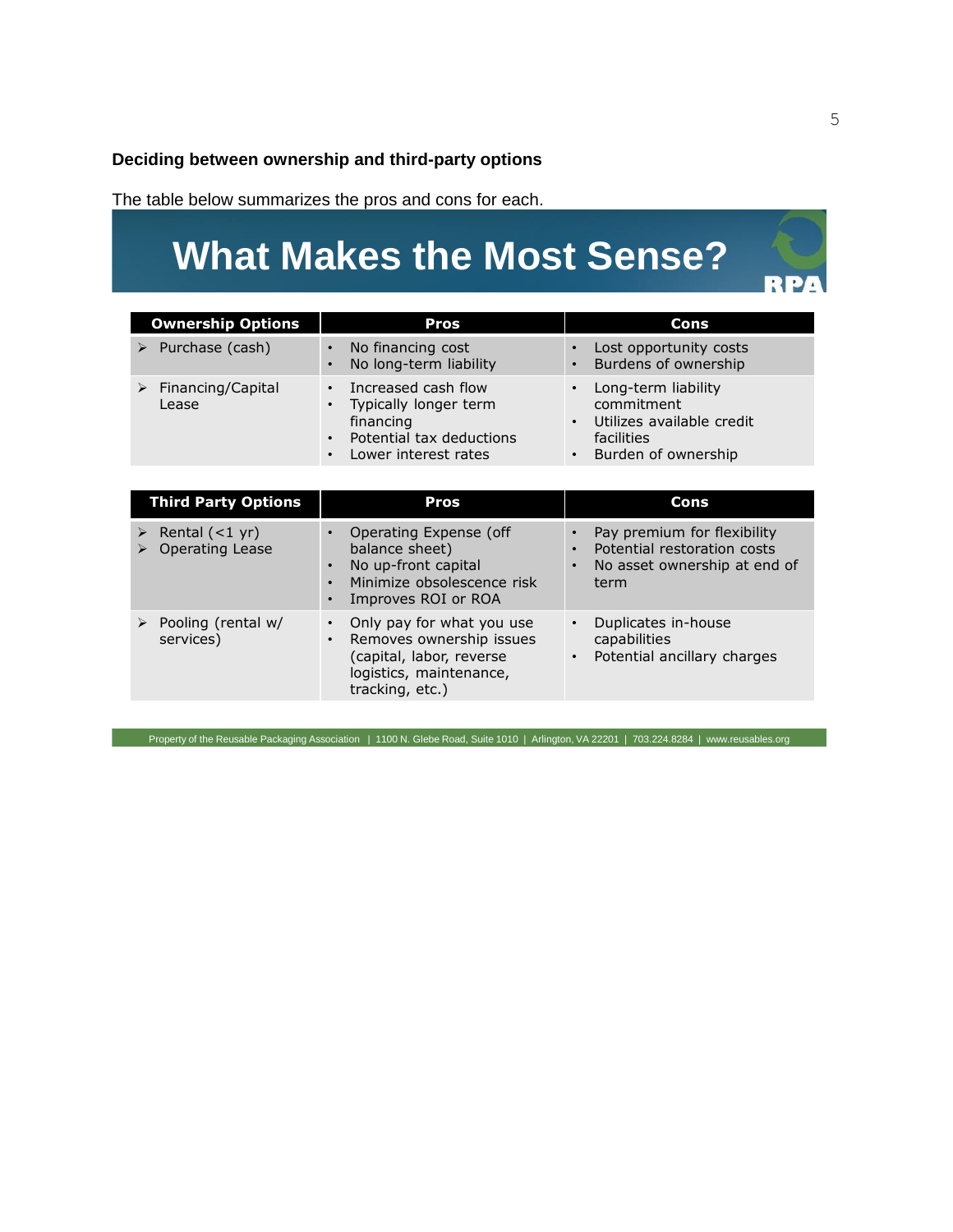#### **Weigh the variables**

Because every supply chain is unique, there are a number of variables to take into consideration when evaluating the benefits of ownership vs. outsourcing. Specifically:

| <b>Variables to Consider</b>    |                        |                   |  |
|---------------------------------|------------------------|-------------------|--|
|                                 | <b>Ownership</b><br>or | 3rd Party         |  |
| <b>Program Life</b>             | <b>Long-Term</b>       | <b>Short-Term</b> |  |
| <b>Secondary Use</b>            | <b>High</b>            | Low               |  |
| <b>Maintenance Requirements</b> | Light                  | Heavy             |  |
| <b>In-House Capabilities</b>    | <b>Strong</b>          | Weak              |  |
| <b>Cash Availability</b>        | <b>Abundant</b>        | <b>Limited</b>    |  |
| <b>Supply Chain Complexity</b>  | <b>Simple</b>          | <b>Complex</b>    |  |
| <b>Volatile Material Prices</b> | Low                    | High              |  |
| <b>Change Management</b>        | <b>Established</b>     | Weak              |  |

**Program Life** - The scales tip toward ownership if the reusable application is a five plus year program and the containers are used primarily in-house for storage, work-in-progress (WIP), or a very simple closed-loop supply chain that requires minimal management or maintenance.

**Secondary Use** - If it is a generic reusable package in a low-impact environment that can be easily repurposed throughout your organization after its initial program life, there may be a business case for ownership. Unfortunately, an unmanaged reusable system often results in loss of visibility post-program. Although the containers could have lasted well beyond the typical 5-8 year life, they end up in the scrap pile instead of the next supply chain.

**Maintenance Requirements** - Metal, wood and plastic all have different maintenance and repair attributes necessary to meet or extend their intended life-cycle. Third-party poolers rely on this extended life and invest heavily in the streamlined infrastructure to handle them. It makes more sense to leverage a pooler's economies of scale and efficiencies as opposed to building that competency in-house.